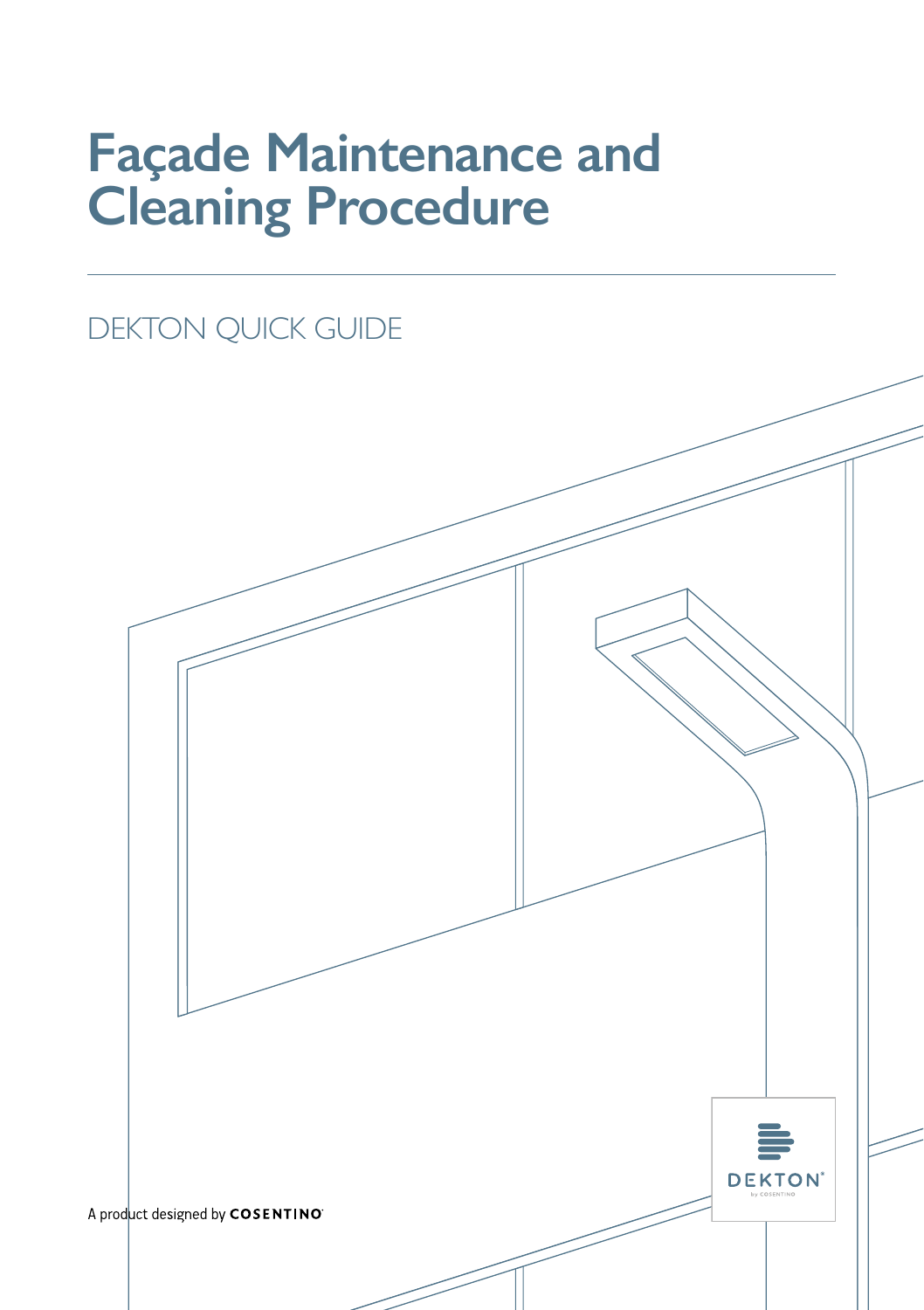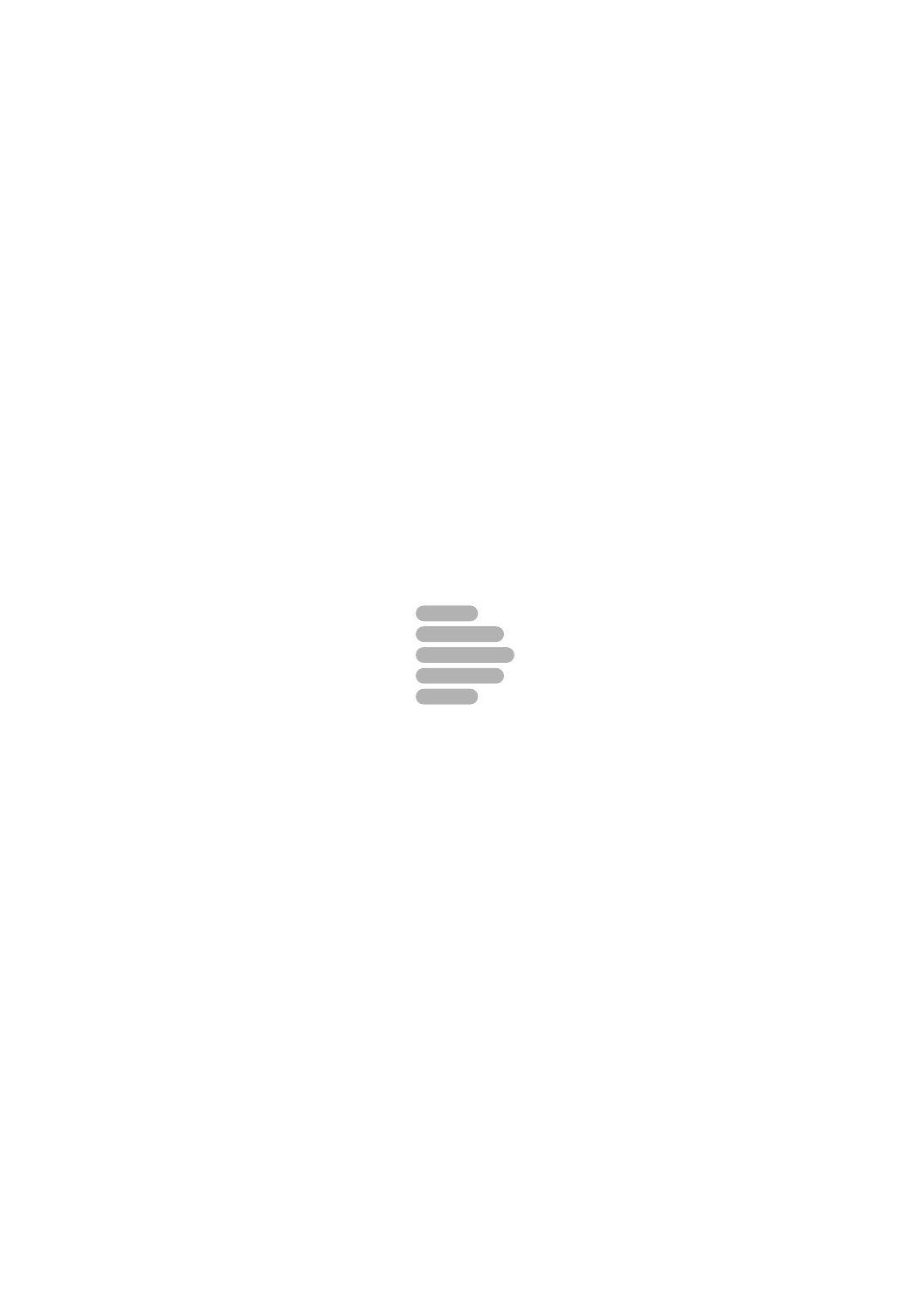

#### THIS MANUAL IS RELATED TO THE CLEANING AND MAINTENANCE PROCEDURES FOR DEKTON® CLADDING PANELS.

The purpose of this manual is to assist such professionals as architects, contractors, building owners, et al., who are concerned with and/or engaged in the cleaning and maintenance of the external cladding of Dekton®, especially in establishing safe and sound cleaning procedures.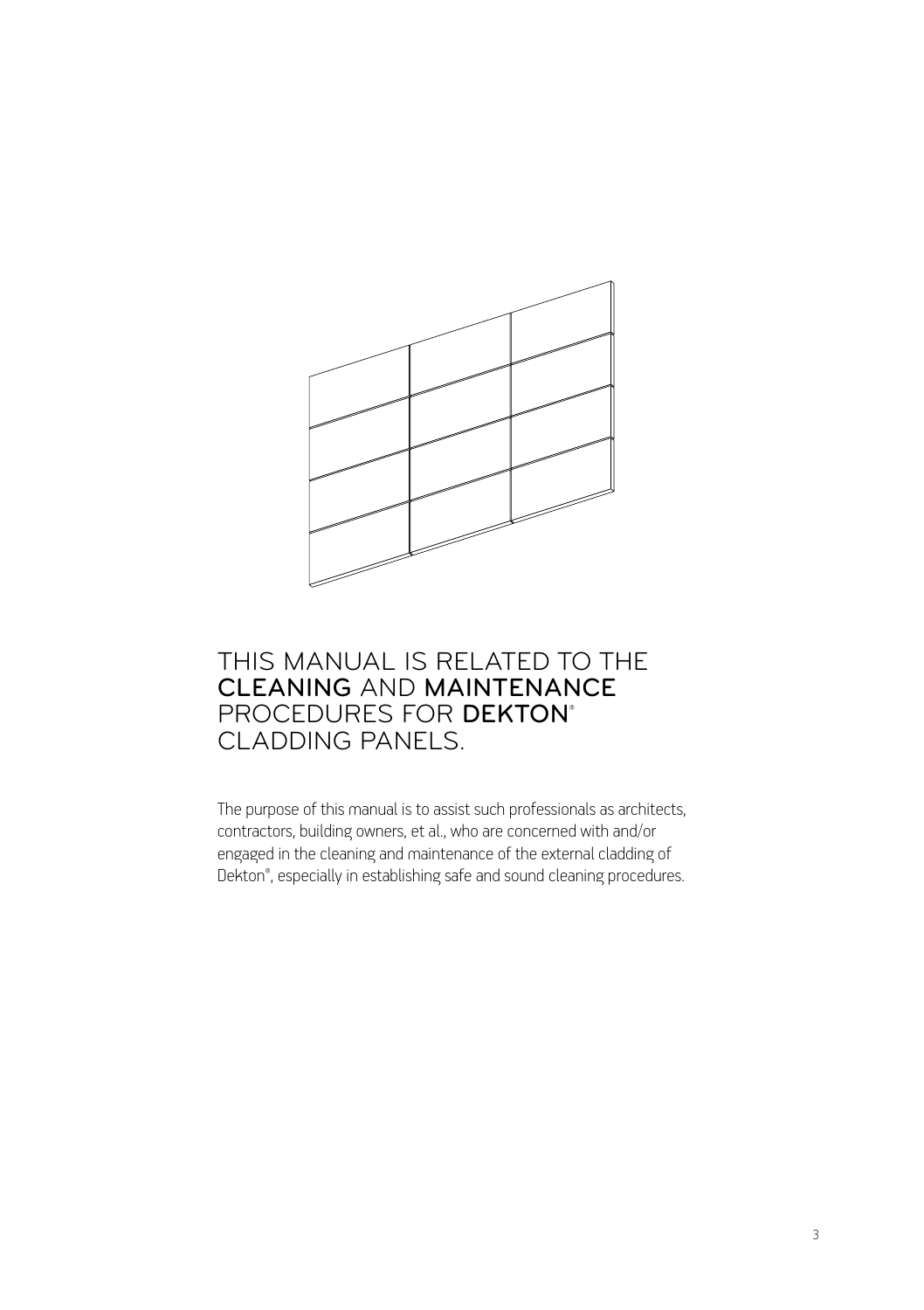### **GENERAL**

A. Dekton® has practically zero porosity, easy to clean. Rainfall is effective to remove any accumulated dirt and to keep the external cladding clean. But the dirt and soil depends largely on the local atmospheric conditions depending on the location of the project. In heavily industrialized areas, coastal areas and the areas where construction works are being carried out, it might be necessary to clean the product

occasionally or on periodic basis, solely for the purpose of aesthetic appearance. Dekton as a product is acid resistant and dust, dirt or pollution would not affect the material properties.

If Dekton<sup>®</sup> cleaning is required, the schedule might be adjusted with other cleaning operations of the external façade for example, glass and painted aluminium components.

B. If automatic wall cleaning machine is to be used, a pre-test should be done in the early stage of equipment design to confirm that there is no detrimental effect on the panel as well as to clarify the cleaning effect and frequency

## CLEANING AND MAINTENANCE PROCEDURE DEKTON®

#### INITIAL CLEANING

A. After completion, construction soils including concrete or mortar, etc., should be removed as quickly as possible. There are products on the market for this purpose:

-Cement and plaster removers, which are acidic solutions and are mainly used for removing cement residue.

-To remove epoxy residue an organic solvent such as acetone must be used.

#### REGULAR CLEANING

B. Site should be inspected on six monthly or yearly basis, depending upon the atmospheric conditions where the project is located as defined above.

C. Annual maintenance inspections should be carried out to ensure that ventilation and drainage pathways remain clear, that rainwater goods are complete and in good order, and that flashings, seals and fastenings are in place and secure.

D. Damaged panels should be replaced as soon as is practicable, following the installer's instructions and observing all necessary health and safety precautions.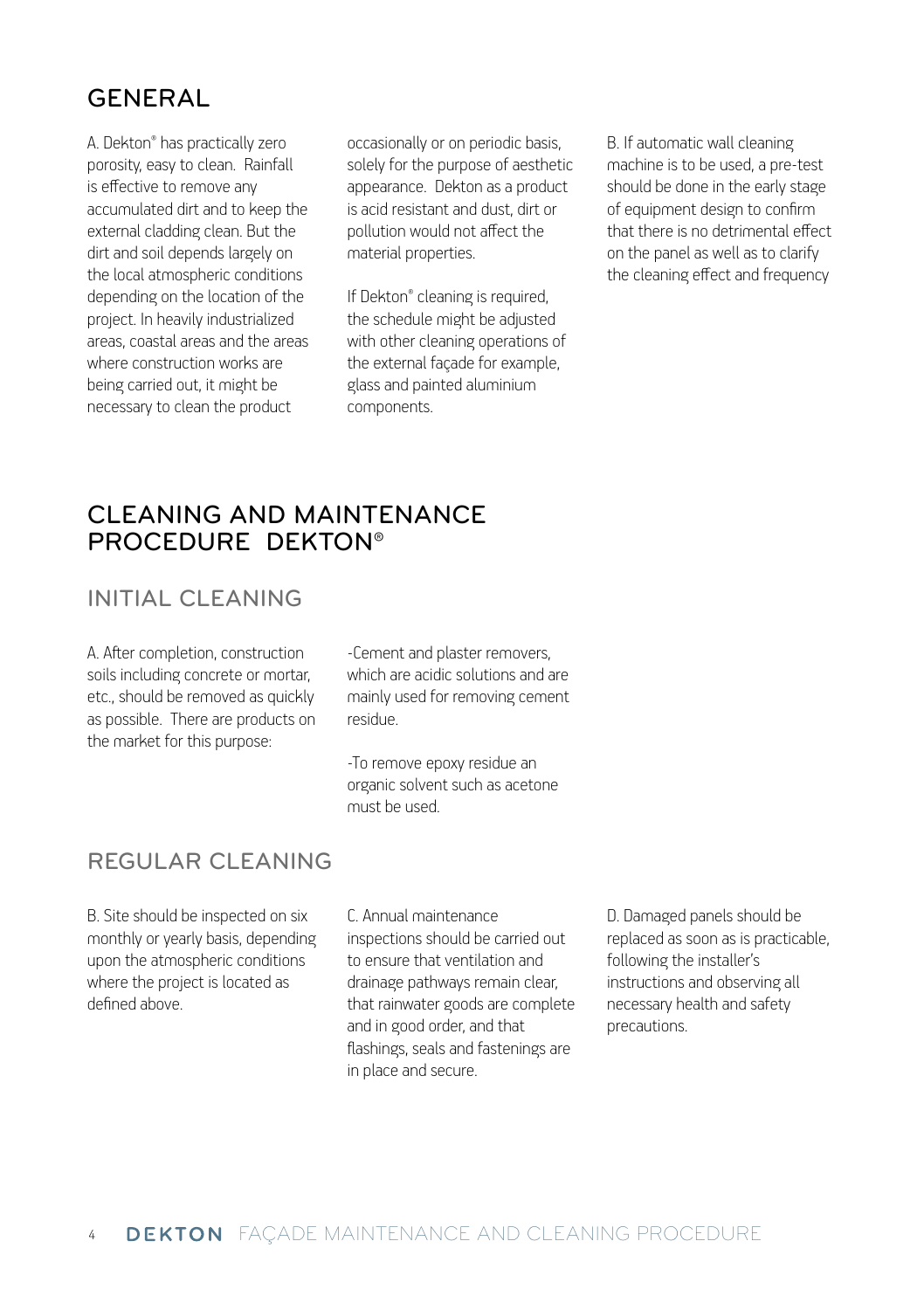E. The simplest procedure for cleaning is to rinse with water with moderate pressure with sponge to remove the dirt. If the dirt is still adhering after dry, then a mild detergent solution will be necessary.

#### **STUBBORN STAINS**

F. For stubborn stains following chart gives the suggested products for cleaning.

| <b>STAINS</b>       | <b>CLEANING PRODUCT</b>      |
|---------------------|------------------------------|
| Grease              | Alkaline detergent / Solvent |
| Ink                 | Solvent                      |
| Rust                | Acid                         |
| Lime                | Acid                         |
| Wine                | Alkaline detergent / Acid    |
| Tyre rubber         | Solvent                      |
| lce cream           | Alkaline detergent           |
| Resin / Nail polish | Solvent                      |
| Coffee              | Alkaline detergent / Acid    |
| Candle wax          | Solvent                      |
| Bitumen             | Solvent                      |
| Concrete waste      | Acid                         |
| Plaster             | Acid                         |
| Joints and epoxy    | Solvent                      |
| adhesive            |                              |
| Soda                | Oxidant                      |
| Fruit juice         | Oxidant                      |
| Tar                 | Solvent                      |
| Nicotine            | Solvent / Oxidant            |

### **FACADE MAINTENANCE**

G. Dripping of cleaner to the lower portions of the building should be minimized.

When some dripping is unavoidable, the areas should be rinsed as soon as possible, to eliminate streaking. Generally, the clean and rinse operation moves from top to bottom of the building.

E. The contractor should follow all the applicable health and safety regulations during cleaning and maintenance process. Where applicable the cleaner should be disposed off in an environmentally safe manner as per the regulations.